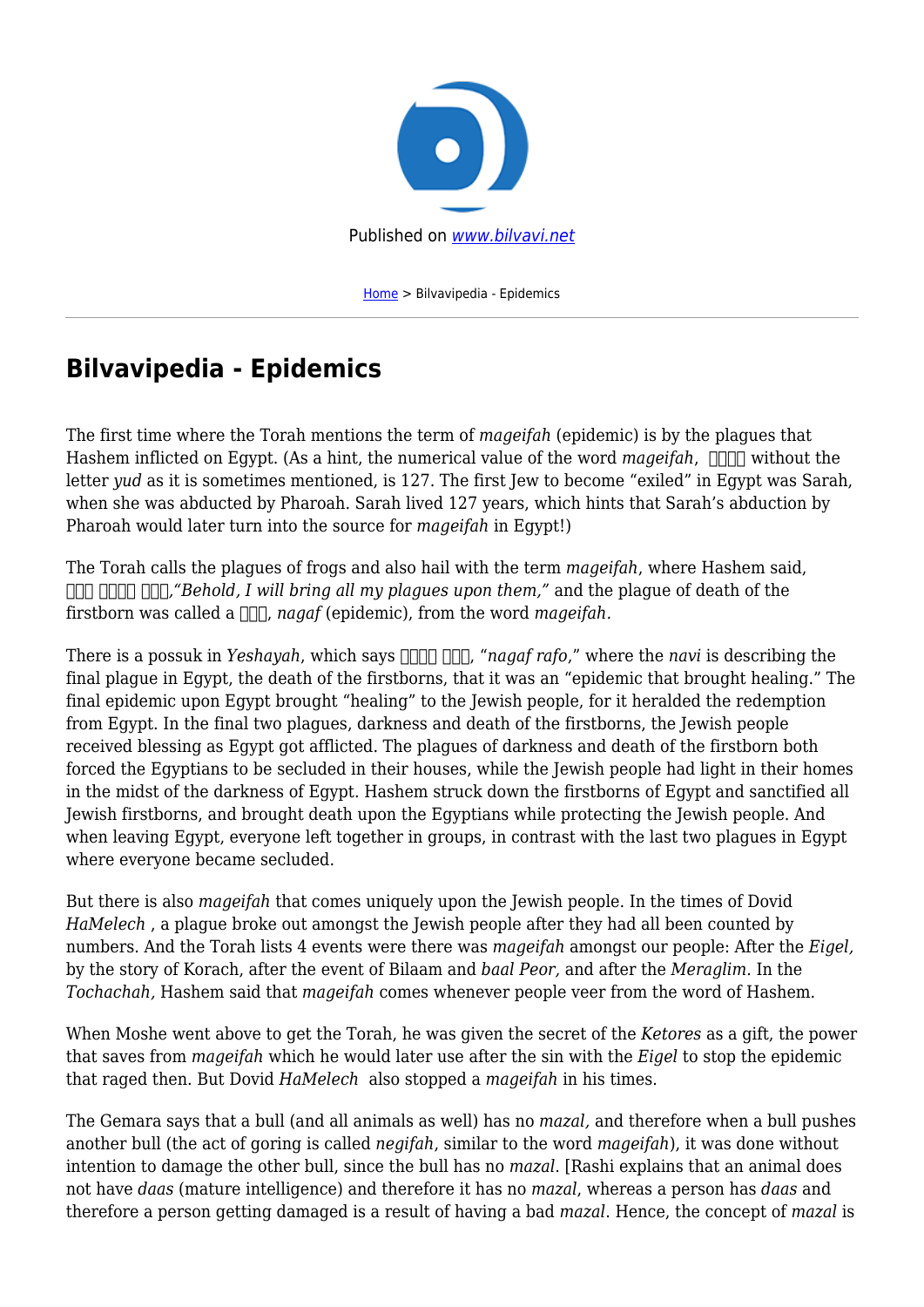connected with *daas*]. Thus, *negifah* (pushing) comes when there is an absence of *mazal*, and that is why a bull will attack another animal. The word *negifah* comes from the word *mageifah* – we can learn from this that a *mageifah* thrives whenever there is no *mazal*.

Now we can understand the difference between *mageifah* of the Jewish people and by the gentile nations. When the nations of the world are in the midst of a bad *mazal*, the result is a *mageifah*, amidst the nations of the world. However, regarding the Jewish people, Chazal said,  $\Box \Box \Box \Box \Box \Box \Box \Box \Box \Box$ "There is no *mazal* for Yisrael." The Baal Shem Tov explained that "no *mazal*" for the Jewish people, which is spelled as  $\Box$   $\Box$  *ain mazal* (there is no *mazal*) can also be read as "*ayin mazal l'Yisrael.*" The *mazal* for the Jewish people is  $\Box \Box \Box$ , *avin*, the higher dimension. In other words, the Jewish people have a higher mode of conduct (or a higher *mazal*) than what the nations have. Thus, when we rise to the level that is above the jurisdiction of *mazal* - which is essentially the higher dimension, known as *ayin* - we can rise above the dangers of a *mageifah*.

Dovid *HaMelech* was called a *bar nafli* [a stillborn who was supposed to die at birth, who received all 70 years of his life from Adam], which also means "fallen one." Thisa hint that he had a impaired, "fallen" *mazal*, for his life was destined to be fraught with perils and all kinds of danger and suffering. He had no *mazal* protecting him, so he was vulnerable to *mageifah*. That is also why there was a *mageifah* in his times which was brought by him, when he counted the Jewish people. But ironically, his very disadvantage of having no *mazal* was actually the key to his survival and his ability to save the Jewish people from *mageifah* in his times. Having no *mazal* also meant that he could rise above *mazal*. Dovid *HaMelech* [through his humility and his closeness with Hashem] reached the level of *ayin*, and Dovid *HaMelech* 's very level became *ayin*, the dimension of the spiritual which is above the level of the human being. Thus, Dovid *HaMelech* rose to the level of *ayin*, essentially being above *mazal* and, by extension, transcending all *mageifah*. He fully reached the level of *ayin* that is above *mazal* - the very root of the Jewish people, which is in *ayin*, which places the Jewish people above *mazal*.

The *mageifah* of the Jewish people happened as a result of sinning with the *Eigel/*golden calf which looked like a young bull. This sin caused their illustrious level to plummet, and ever since, the *mazal* of the Jewish people has fallen because of this evil "bull."

The sin with the *Eigel* was the root of *mageifah* for the Jewish people alone, whereas the sin of Adam was the root of *mageifah* for the entire world (both the Jewish people and all the nations). According to one view of the Sages, the *Eitz HaDaas* (Tree of Knowledge) that Adam ate from was a grapevine, a *gefen*, which has the same root letters as the word *mageifah*. The sin with the *Eitz HaDaas* caused mankind to lose his higher *daas* and fall to the level of an animal, like the verse *"They were comparable to animals"* [which is the detrimental effect of sin]. Thus, *mageifah* is the result of losing *daas*.

The root of *mageifah* in the Jewish people, however, was uniquely the sin with the *Eigel,* which brought *mageifah* only to the Jewish people. After falling in this sin, they fell down from the perfected level of man which they rose to at Har Sinai, and they fell back to the level *"They were comparable to animals"* – in particular, the "bull." By the *Eigel,* the *Erev Rav* declared about the golden calf: *"This is the god which took you out of Egypt."* So the *eigel* was the "bull" that brought *mageifah* to the Jewish people.

But the Jewish people can rise above *mazal* and thereby be above *mageifah*. The Gemara says that it is the way for a bull to get pushed around by another bull, but it is not normal for a person to get pushed by a bull. This is a hint that a *mageifah* only affects a person who falls to the level of the "bull," an animal (that is, when he loses his *daas*), and when he is not on the level of the human being.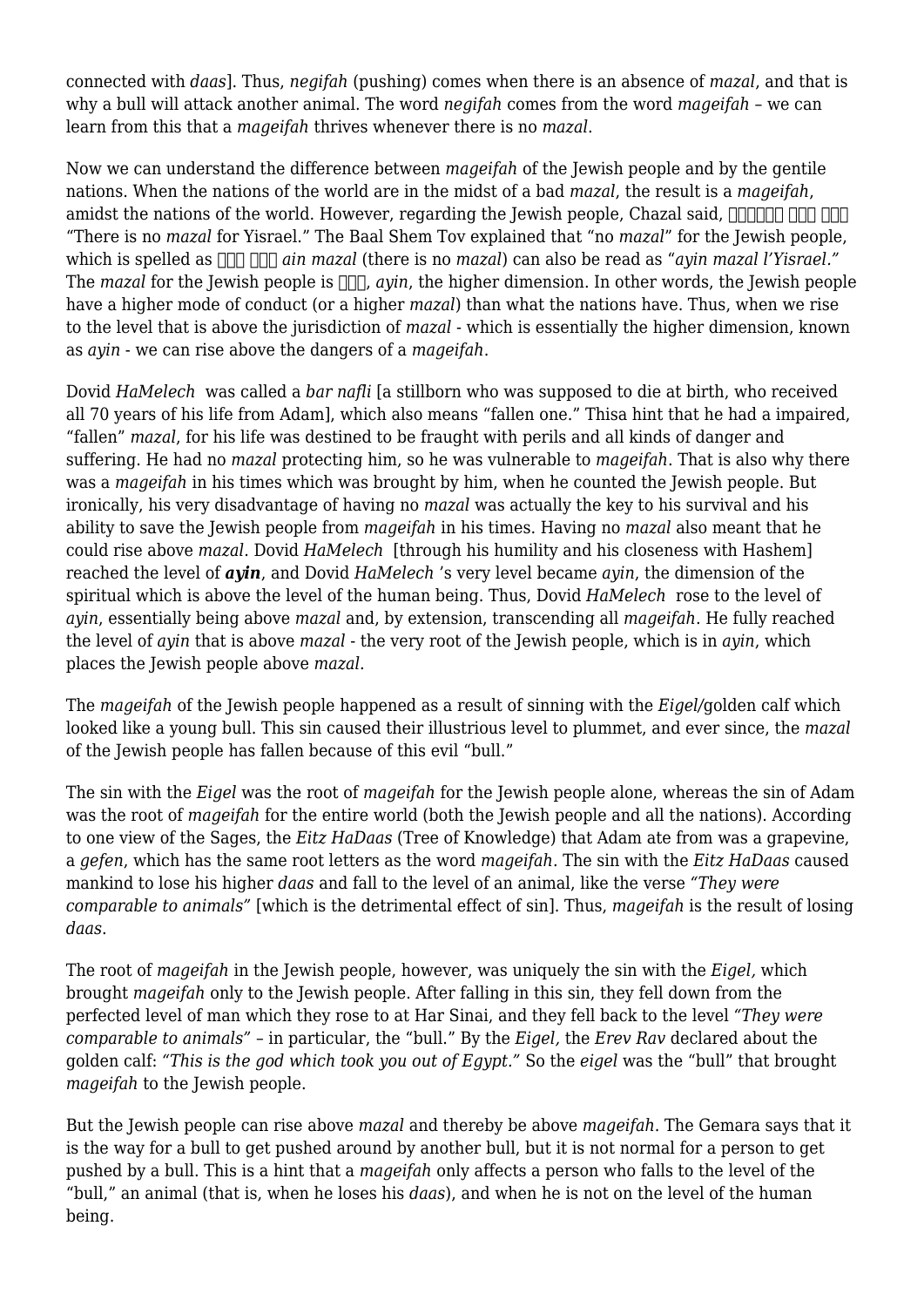Even more so, Dovid *HaMelech* was compared to Adam, which stands for "Adam, Dovid, Mashiach," a hint that Dovid contained the illumination of Mashiach, which is above even the level of a person. The illumination of Mashiach, personified by Dovid *HaMelech* , is the ability to rise to the level that is above a person, the level of *ayin* – the root of the Jewish people which is above *mazal*.

The *Poskim* also discuss what defines a *mageifah*: how many people have to be dying in order for it to be considered a *mageifah*, how many cities are being affected, and how quickly, etc. But it is clear that in the end of days, there will be a *mageifah* like in the times of Dovid *HaMelech* , who also represents the Mashiach ben Dovid.

This *mageifah* is a result of *hester panim*, the concealment of Hashem's Presence when we don't clearly feel Hashem, and His Presence feels so hidden from us. Mashiach ben Dovid will soon become revealed, and this will be the fully revealed level of Dovid *HaMelech* . Whereas Dovid *HaMelech* 's righteousness and full potential remained mostly concealed his whole life, he made himself into *ayin*/nothing, Mashiach ben Dovid will be the fully revealed potential of Dovid *HaMelech* (a more revealed level of *ayin*), which will be the level that is above the human being, above the level of *daas* (human comprehension). Dovid was called *bar nafli*, one with a fallen *mazal*, and this was connected with the concept of the *mageifah* that appeared in his times, which caused people to feel concealment of Hashem's Presence. Because of this, people during a *mageifah* will be exceedingly worried of what's going to be, what troubles are going to be next, etc. They become disoriented and they lose their *daas*.

[Interestingly], the *mageifah* in the end of days came upon us at Purim time. This tells us about the spiritual nature of this *mageifah*. Purim is a festival that is above *daas*, it is entirely a festival of losing our regular *daas,* rising above our *daas*. Thus, the root of the *mageifah*, which started shortly before Purim [in *Eretz Yisrael*, which is the central place of the world] was in a time period in which there was absence of *daas*. The root of a *mageifah* shows us how to repair it. Since the *mageifah* started from a point where *daas* was absent, the way to transcend the *mageifah* is therefore by going above *daas –* by rising above the level of the human being (*daas*) and accessing the level beyond the human being, which is *ayin*.

The *mageifah* that takes place in the end of days [which is currently taking place] is not like *mageifos* of the past, where the concern was simply about how many people are dying in each city, etc. The *mageifah* in end of days is a *mageifah* affecting the entire world, spreading to every corner of the earth. The way to spiritually repair [and transcend] the *mageifah* in the end of days is by doing the *avodah* of Dovid *HaMelech* which was personified by *emunah* (faith in Hashem), and namely *t'mimus* (simple, unquestioning faith and loyalty to Hashem). Both *emunah* and *t'mimus* are levels that transcend logical *daas*. The entire root of *mageifah* is when there is no *mazal* (as explained earlier), and the way out of this, then, is to go above *daas* through having *emunah* and especially *t'mimus*. This will place us above *mazal*, where we will not be affected by *mageifah*.

Getting more specific, in the end of days, our *avodah* of connecting more with Hashem is deeper than the level we achieved at our first redemption, which was the exodus from Egypt. Our redemption from Egypt was personified as *"An infant nursing from its mother,"* where we received all of our sustenance from Hashem. But during the final days, when we are on the way out from the final exile into the final redemption, our *avodah* is to be "like a fetus inside its mother," which is a deeper level of closeness.

At the exodus, we left with Moshe, and in his merit we received the *manna*, where we were "nursed" our sustenance directly from Hashem. But at the final Redemption, when we are on the way out from this final exile, we can receive an even deeper power than *manna*. The power of Dovid *HaMelech* , the *bar nafli,* is that he had no existence of his own, he was *ayin.* He lived with total *emunah* and